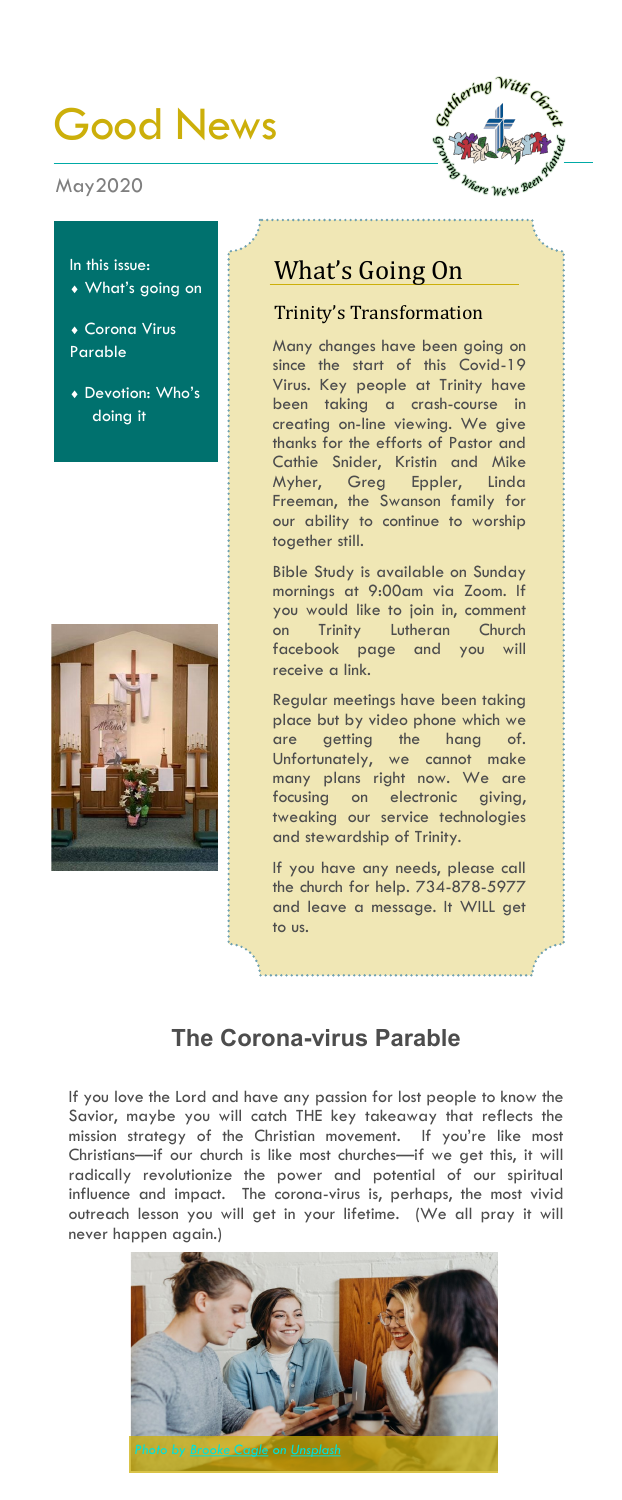However, if we are a disciple, a learner, if we are eager—even passionate—to reach our unchurched neighbor for Christ, it is my hope and prayer this pandemic will revolutionize our thinking about sharing Jesus. My hope is that God will so impact our thinking; it will keep us up at night—until we get it. Until we change the way you do church. Until we do it the New Testament way.

The pandemic has been awful. That is obvious. So much death, So much disruption, So much distraction. Is there any good that can come out of this? That depends on whether or not we have learned the most dramatic mission parable you will likely ever experience. What you do with it is not just your business. It is the Lord's business!

I pray I have your attention. No, I pray God has your attention. Look, what have you learned? This pandemic is all about a virus an unseen powerful bug. It is a virus that goes viral. How? People catch it from other people. How? When they are up close and personal; The potential of this evil virus reflects the power of relationships. How do you stop it? Social distancing; Surely we all, now, get that!

Now, think about another one of the most spectacular viral movements in all of history: the growth of the New Testament church. How did Christianity explode across the Mediterranean world in the first century? It is not rocket science! The faith went viral because the people in those days did not have refrigerators! They also did not have radios, televisions, the internet, or phones.

Without refrigerators, people had to go to the marketplace every day—or at least several days a week. Christian historians and mission experts have already figured this out. When these first-century people received what was not some good news, but THE Good News about Jesus—the One who changes life and eternity—they "gossiped" the Gospel. The faith spread like wildfire. It went viral. It was a Good News pandemic. They gossiped the Gospel in the marketplace. So what is the key lesson staring every Christian in the face right now—all over the world?

The power and platform of the mission is relationships. Not only that, but (and I don't mean this unkindly) most Christians don't realize that their church is the refrigerator. It is where you keep Christians fresh—keep them from "spoiling." It's a good thing!

However, if you want your church to impact this world in a major way, you need to turn it inside out. The platform is relationships in the marketplace, not just in the refrigerator. I love the relationship glue with other Christians at church. It's called fellowship. But that isn't the mission platform that goes viral. People contagious with the love of Jesus need to "infect" people where they are. Being "churchcentered" is spiritual social distancing.

*"The power and platform of the mission is relationships. …their church is the a refrigerator..."*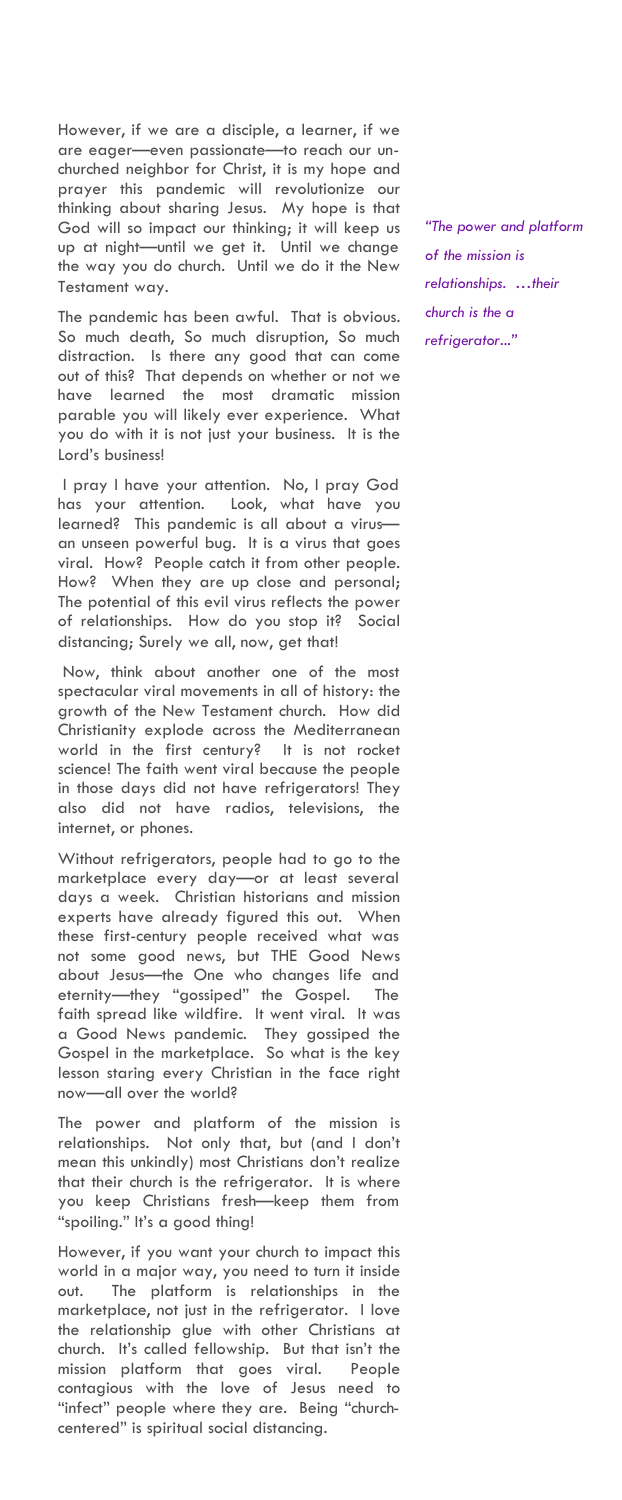Here's a mission prescription from The Church Doctor.

- 1. Don't invite un-churched people to church. Most secular people aren't ready for worship.
- 2. Invite them to dinner at your home along with some other Christians from your church. Ask these Christians to bring some unbelievers, as well. Don't feed them the Bible for dessert. Instead, let your Christian friends share what God has done in their lives. For people far from God, relational impact is more powerful than preached sermons.

3. When unchurched people show interest in your church, do not invite them to worship, take them. Sit

with them. Take them somewhere for a meal afterward. Let them debrief—

## "Who's Doing It?"



Apr. 21, 2020

*Acts 2:14, 36-41 - But Peter,* 

These can be picked up in the bench in front of the church. You can also get Lutheran Witness and on or two other magazines.

Portals of Prayer

If there something in particular you would like, please call the church (734-878-5977) and let us know. It will also then be in the bench.



*standing with the eleven, lifted up his voice and addressed them: "Men of Judea and all who dwell in Jerusalem, let this be known to you, and give ear to my words .... Let all the house of Israel therefore know for certain that God has made Him both Lord and Christ, this Jesus whom you crucified." Now when they heard this they were cut to the heart, and said to Peter and the rest of the apostles, "Brothers, what shall we do?" And Peter said to them, "Repent and be baptized every one of you in the Name of Jesus Christ for the forgiveness of your sins, and you will receive the gift of the Holy Spirit. For the promise is for you and for your children and for all who are far off, everyone whom the Lord our God calls to Himself." And with many other words he bore witness and continued to exhort them, saying, "Save yourselves from this crooked generation." So those who received his word were baptized, and there were added that day about three thousand souls.*

It's a good thing Peter wasn't preaching in front of a crowd of Lutherans that day! For he says a lot of things that make us feel very awkward. To the question, "What shall we do?" Peter does *not* say, "Sit back and relax, the Holy Spirit will do everything." No, he says, "Repent and be baptized ... Save yourselves from this crooked generation." And right away our ears prick up and we think, "Wait a minute! Isn't it true that God does all the saving, and our own efforts are no use at all?"

Well, of course. And Peter knows that. He is an apostle, after all! But he is using what some people call "Gospel imperatives"—words that say "do this" and "do that," but in fact the action—and the credit!—is still all with God.

Let's take an example of the same thing from Jesus' own mouth. Standing at His friend's tomb, Jesus calls out, "Lazarus, come out!" Now that is not at all a sensible thing to say. A dead man cannot hear or respond. And yet it happens—because the Holy Spirit has restored Lazarus to life and